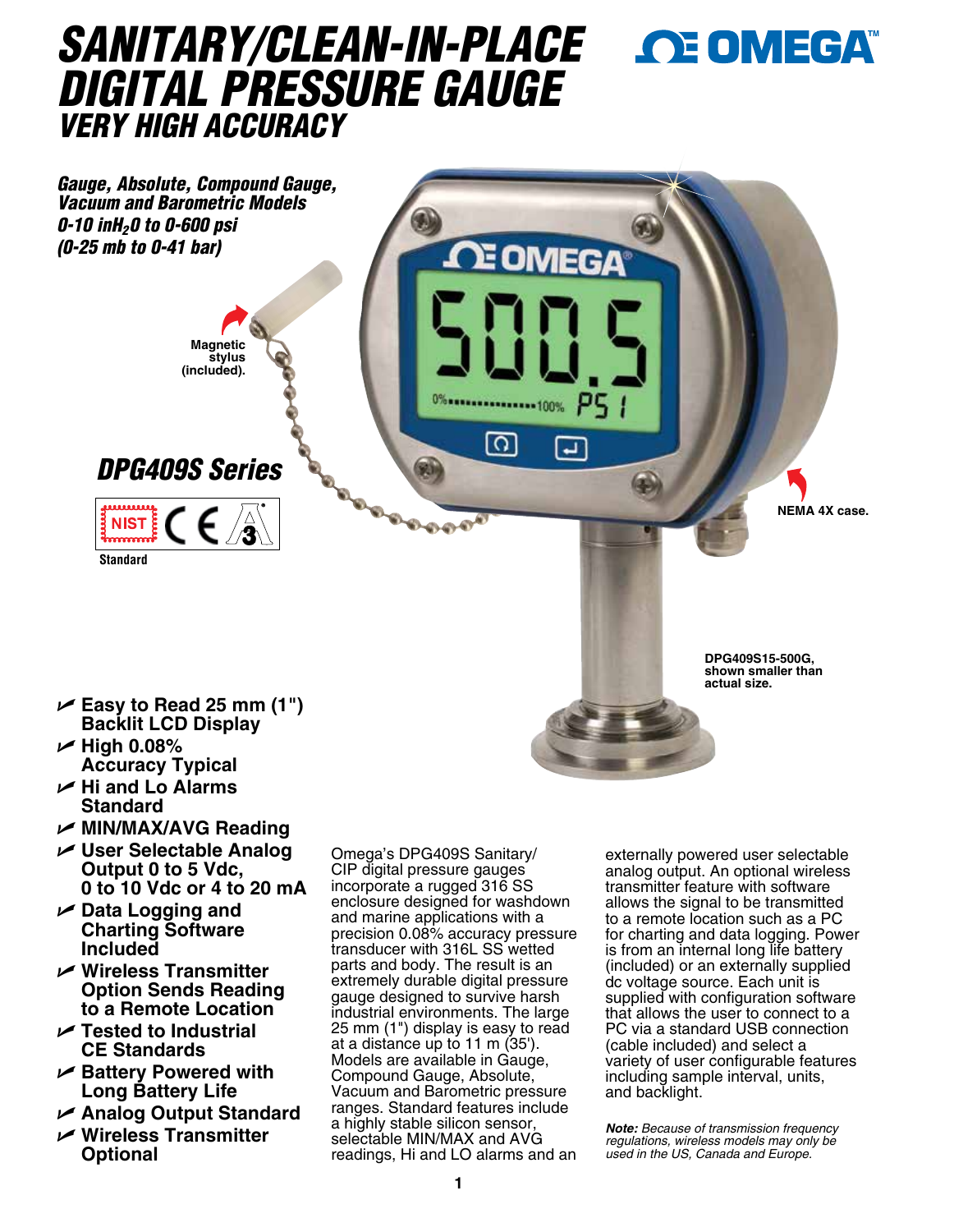*For calibration and to setup your DPG409 device please go to*

**ftp://ftp.omega.com/public/DASGroup/products/dpg409/** The DPG configuration wizard provides a convenient USB interface with your device. Please refer to the manual for details on setting up your device.

# **SPECIFICATIONS**

**CE Compliant:** Meets EN61326-1: 2006 for industrial locations with analog output cables less than 30 m (98')

**Accuracy:** ±0.08% Best Straight Line Typ. (Linearity, Hysteresis and Repeatability combined)

**Calibration:** 5-Pt NIST traceable Calibration with zero and span values, Calibrated in horizontal direction (Compound Gage models calibrated in positive direction only)

**Zero Balance:** ±0.5% FS typical ±1% maximum (For ranges ≤2.5 psi ±1% Typical  $\pm 2\%$  maximum)

**Span Setting:** ±0.5% FS typical ±1% maximum (For ranges ≤2.5 psi  $±1\%$ Typical  $\pm 2\%$  maximum)

#### **Storage/Operating Temperature Range:**

**Storage:** -40 to 82°C (-40 to 180°F) **Operating:** -18 to 66°C (0 to 150°F)

**Compensated Temperature Range: Ranges** ≤**5 psi:** 4.4 to 60°C (40 to 140°F) **Ranges >5 psi:** -4 to 85°C

(25 to 150°F)

#### **Thermal Effect (Over Compensated Range):**

## **Zero and Span shift over**

**Compensated Range Ranges** ≤**2.5 psi:** Zero: 1.00% Span: 0.70% **Range = 5 psi:** Zero: 0.80% Span: 0.50%

**Ranges > 5 psi:** Zero: 0.50% Span: 0.50%

**26B & 26HB Barometric Range:** Zero: 0.90% Span: 0.50%

**Minimum Isolation Between Case and Output Terminations:** 100M Ω @ 50 Vdc

**Analog Output:** User selectable 0 to 5 Vdc, 0 to 10 Vdc of 4 to 20 mA (external 24 Vdc power supply required for all analog output types)

*Note: Compound gage ranges have a unidirectional analog output equal to their full span; i.e. -15 to +15 psi = 0 to 10 Vdc.*

**Analog Output Cable:** 2.7 m (8.9') **Analog Output Accuracy:** 0.08% typical

**Pressure Cycles:** 250,000, minimum **Long Term Stability (1-Year):** ±0.1% FS Typ.

**Fill Fluid:** NEOBEE M5 Food Grade **Approved to 3A Sanitary Specification**

**Environmental Protection:** NEMA 4X (IP65) depending upon electrical termination

**Pressure Rating: 1½ and 2" Tri-Grip™** Fitting (compatible with Tri-Clamp®): 600 psi using suitable clamp (600 psi on 11 ⁄2" Tri-Clamp® only)

**Over Pressure:** 4 x rated pressure to maximum rated flange pressure **Secondary Containment:** 6 x rated pressure to a maximum of 2000 psi (not in clamp)

**Display:** 4-digit LCD with user selectable backlighting, (9999 count) 25 mm (1") character height

**Computer Interface:** UBS connection for set-up, cable included

**Sample/Display Rate:** User selectable from 0.25 to 10 sec. (preset to 1/sec)

**Power:** One 3.6V lithium 8.4 Ah capacity (C cell) Included (Two included with Wireless Option)

**Battery Life (Typical):** Up to 9 months **Enclosure Material:** 316 Stainless Steel and ABS center gasket

**Enclosure Finish:** Brushed 316 stainless steel

**Enclosure Environmental Rating:** Weatherproof, NEMA 4X (IP65) **Connection Location:** Lower (head rotates to position display)

## **Front Panel Functions**

**Backlight:** Manually turns backlight on/off **Min/Max:** Recalls min/max values

**Zero/Clear:** Zeros display or clears min/max

**Software Settings (via USB) Update Rate:** 4 options, 10, 5, 2, 1 times per second

**Units:** psi, inHg, inH<sub>2</sub>O, bar, mbar, hPa, units must be specified at time of order

**Lock:** Allows the lock-out of front panel functions

**Alarms:** User selectable "High" and "Low" alarm limits. (Open Collector) **Analog Output:** User Selectable 0 to 5 Vdc, 0 to 10 Vdc, or 4 to 20 mA (requires external 24 Vdc power) **Backlight:** On/Off, 10 sec, 30 sec, 1 min, 5 min

**Wireless Transmitter (optional):** Channel Number, Transmission rate, alarms, sensor offset, chart recording, data logging **Calibrate:** Zero and Span

**Overrange Indication: "\_\_\_\_"** 

# **Wireless Option Sepcifications:**

**Transmit Sample Rate:** User

programmable from 1 sample/2 min to 1 sample/2 sec

**Radio Frequency (RF) Transceiver Carrier:** ISM 2.4 GHz

**RF Output:** 10 dBm (10 mW)

**Range of RF Link: Outdoors (Line of Sight):**

Up to 120 m (400') **Indoors/Urban:** Up to 40 m (130')

**Included Software:** Requires Windows® 7 (32 bit); XP, Vista

**Internal Battery:** Two 3.6V lithium 8.4 Ah capacity (C-cell) included **Data Transmission to Host:** Pressure reading, ambient temperature reading, RF transmit strength and battery level **Dimensions:**

**Display:** 115 D x 89 W x 74 mm H (4.5 x 3.5 x 2.9")

**Sensor:** 72 to 89 mm L (2.8 to 3.5") below display

**Weight:** 900 g (2 lb) Typical depending upon configuration



**DPG409S15-500G, shown smaller than actual size.**